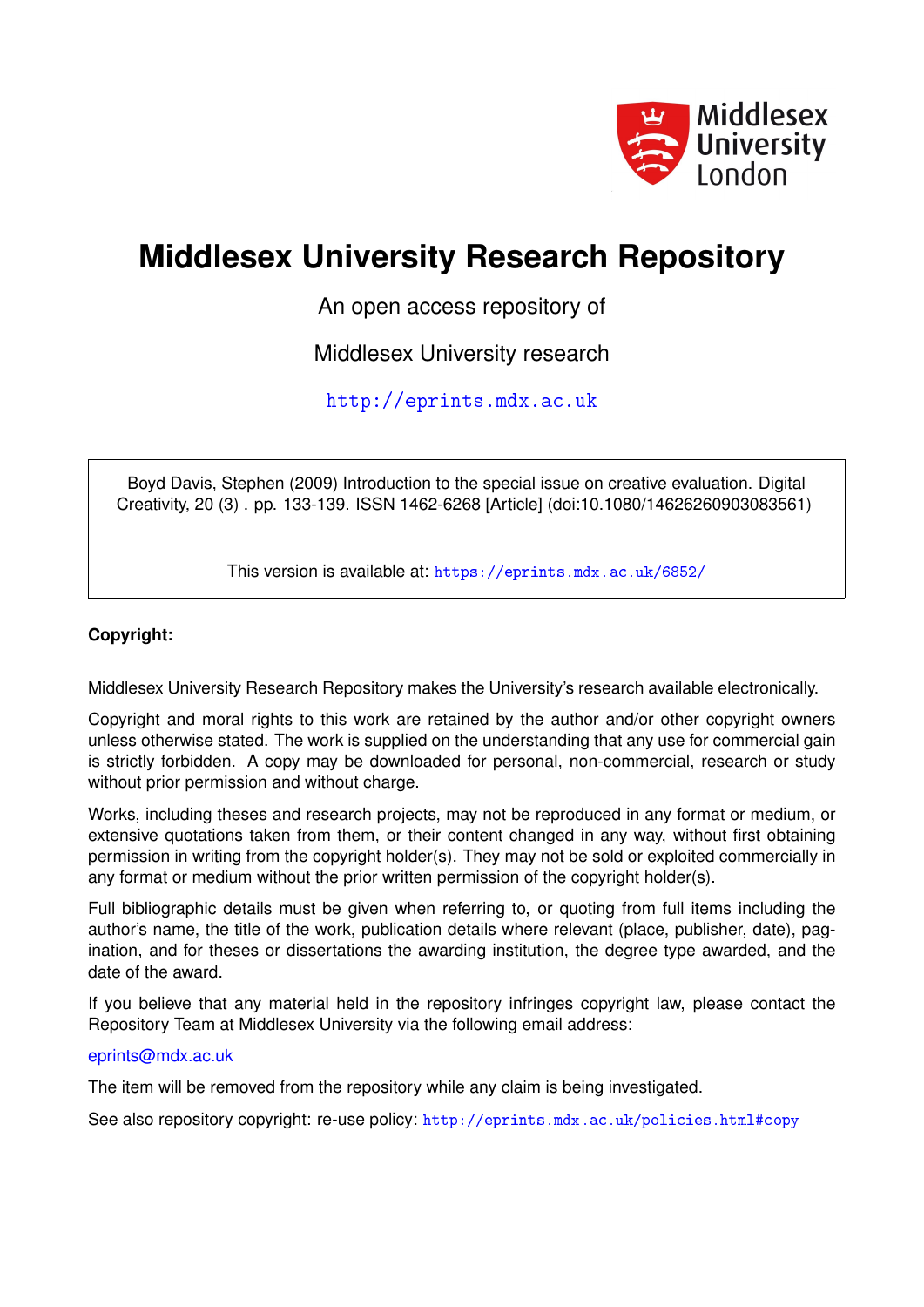# **Introduction to the Special Issue on Creative Evaluation**

Stephen Boyd Davis

Lansdown Centre, Middlesex University, Cat Hill, Barnet, Herts EN4 8HT, UK s.boyd-davis@mdx.ac.uk http://www.cea.mdx.ac.uk/

# **1 Introduction**

This special issue presents revised versions of papers presented at a London symposium organised by the Lansdown Centre for Electronic Arts in January 2009. The articles describe a range of approaches to the theme of evaluation in creative work, focused on the changes brought about by digital interactive technologies. They deal with specific innovative techniques and new applications of techniques taken from other disciplines, and discuss key issues which arise in relation to monitoring, describing, measuring, analyzing and evaluating the use and reception of creative work. They include accounts of complex multi-disciplinary team works, individual personal projects, and reflections on extensive periods of engagement with the issues.

Authors were invited to respond to the following deliberately provocative statement:

> The days when artists, media-makers or designers could work solely from personal conviction – regardless of the reception of their work – are gone. The intelligent artist or designer is now deeply interested in discovering the audience's or the user's response, and keen to use the many techniques and approaches now available for doing so.

# **2 Why does evaluation matter**

All artists, designers or makers engage in evaluation of some kind: it is fundamental to what they do. It is hardly possible for someone holding a pencil to make a simple drawing if they are not constantly assessing the degree to which they are making productive marks (Schön's *reflection-in-action*); later, the decision to reject, retain or develop the finished work will additionally be guided by post-hoc assessment (*reflection-on-action* (Schön, 1983)). However, this requires only a relationship between the maker and the work, and this has often been seen as the only relationship that matters. I.A. Richards pointed out long ago that "the artist is not as a rule consciously concerned with communication, but with getting the work, the poem or play or statue or painting or whatever it is, 'right', apparently regardless of its communicative effi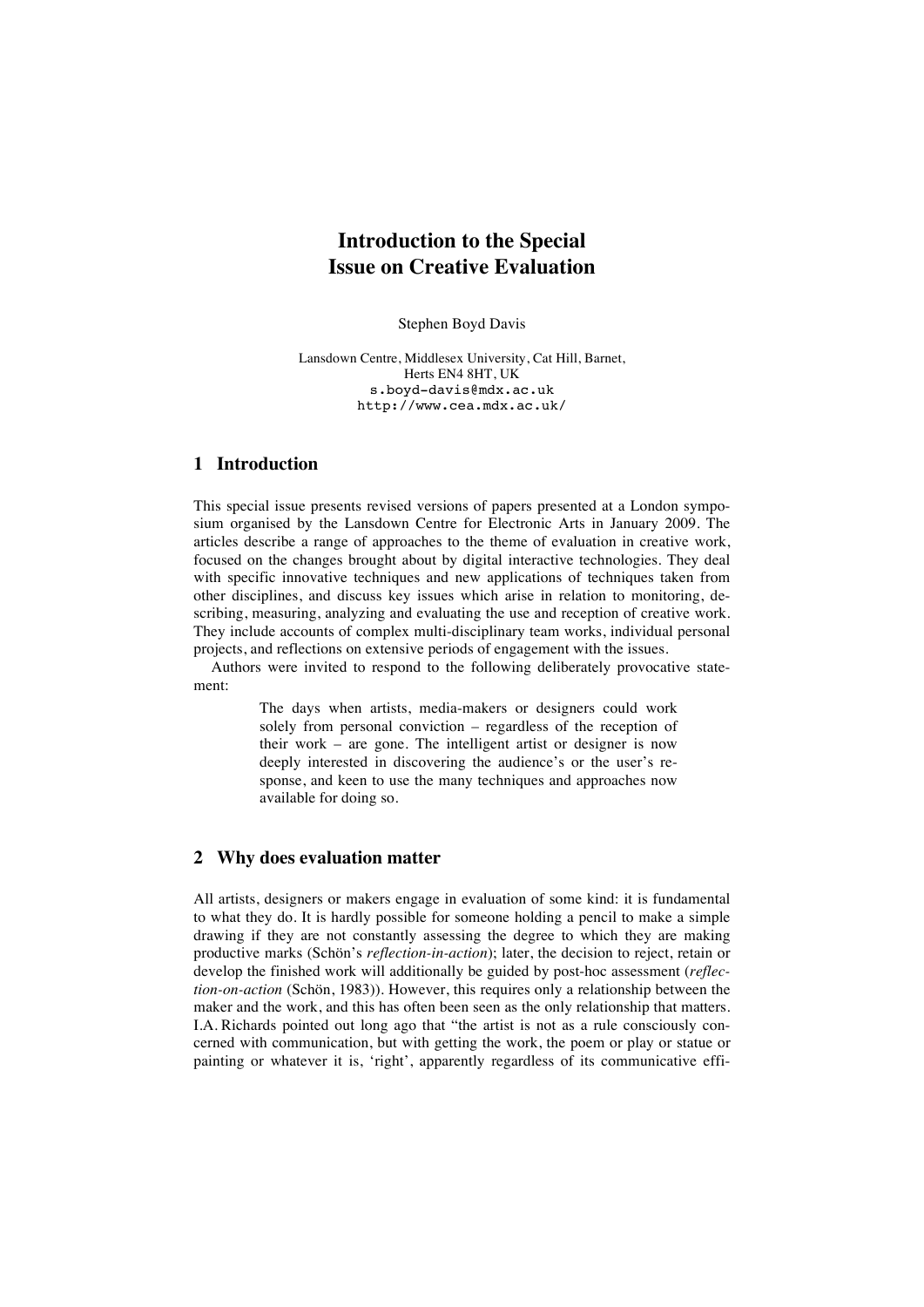cacy" (Richards, 1928, 26). Many makers have other priorities than finding out how their work is responded to.

If some form of personal evaluative process is ubiquitous and fundamental, this on its own is not the kind of evaluation under consideration here. Instead, we are concerned with the very thing Richards sets aside: the mechanisms by which the creative worker chooses to find out how his or her work is *perceived, understood and acted upon* by the viewer/listener/user/audience/interactor. And our focus is further narrowed by an interest in the relationship between this evaluation and the use of interactive and digital technologies. What differences do these technologies make to what we can, and want to, do?

#### **2.1 Two traditions: making and HCI**

In relation to interactive digital technologies, there is an obvious body of activity which demands attention. Human Computer Interaction (HCI) studies are predicated on an assumption that trialling systems with users is essential to effective design. The late Brian Shackel, a leading figure in the development of HCI, argued that designing without evaluation "is analogous to a pilot who is flying an aircraft with his eyes closed – he will end up crashing on the nearest hill" (Shackel, 1994).

HCI has changed significantly in its relatively short history, and has been owned by a number of different disciplines, among them ergonomics and cognitive and social science, before becoming a more-or-less standalone professional activity in its own right. It now accounts for a sizeable industrial and academic cohort and a significant range of activities. Informing all these is the notion of inquiry, of curiosity, of the need to know how systems are used and experienced. At one time focussed principally on the efficiency of task completion by the user, HCI's more recent changes, sometimes referred to as the 'new HCI', have emphasised issues such as the *user experience* and the notion of *value*, both personal and societal.

Despite these changes, there is a continuing disconnection between the worlds of HCI on the one hand and of designing and making on the other. In mid 2008, I curated an exhibition of digital interactive designs in conjunction with the CREATE conference on 'creative inventions and innovations for everyday HCI' held in London. The sponsors of the conference were the Ergonomics Society and the BCS Interactions special interest group. In this context, we agreed that in our selection we would favour projects which gave account of some sort of evaluative process. To our disappointment, even in the face of this call, few of the potential exhibitors had anything to say about evaluation. We ended up with an interesting and enjoyable exhibition, but one in which, in most cases, the artists' and designers' personal knowledge and experience were their principal, or only, guides to action. This of course raises a fundamental question, of just how valuable evaluation (in the sense defined above) really is. If fine works in art, design and media can be made without needing to inquire how they are experienced, perhaps such inquiry is just a distraction from allimportant making? Are art or design made better by evaluating the audience's or user's response? What about designs, acknowledged to be brilliant, made only on the basis of personal experience and inherited knowledge?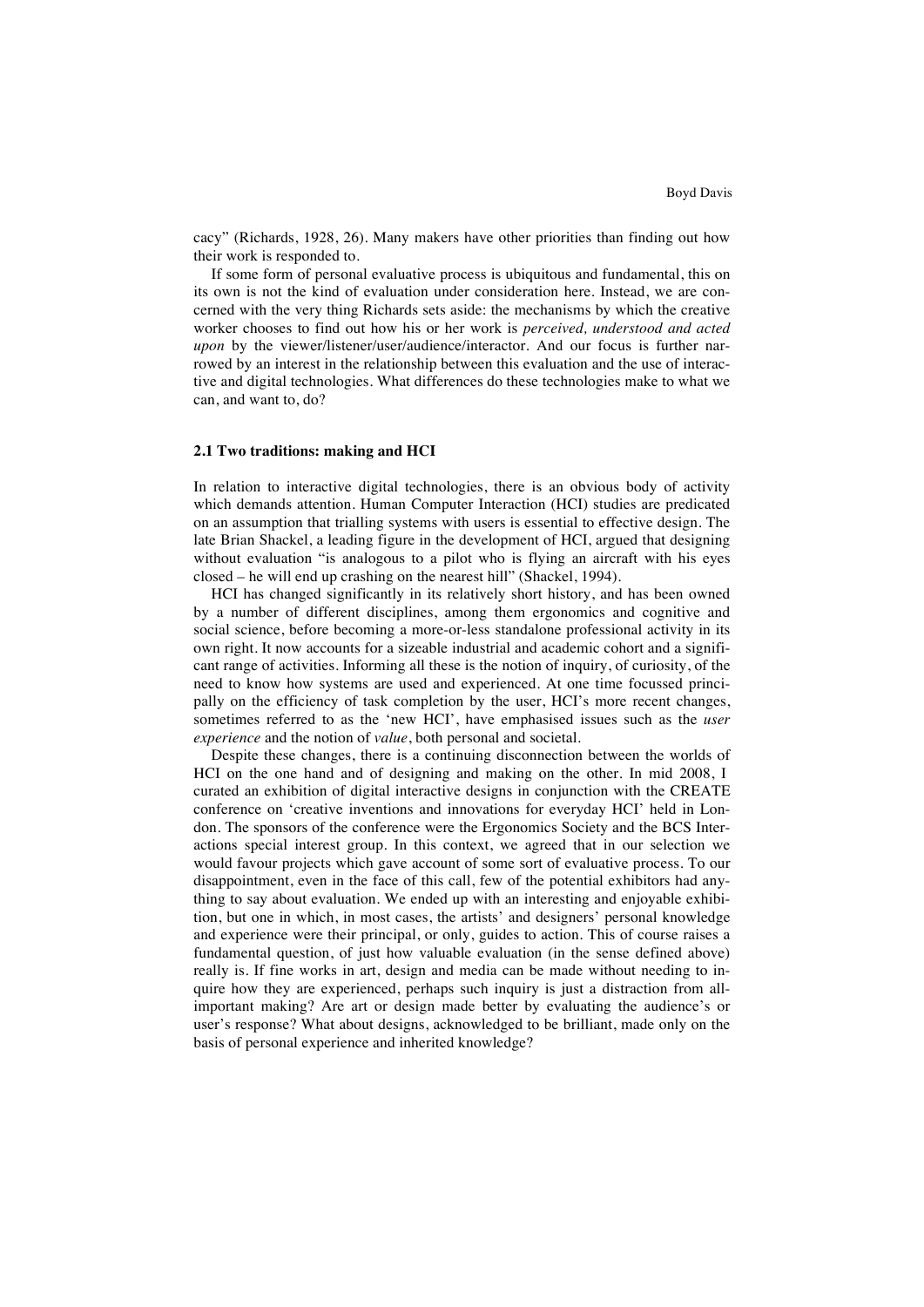Broadly speaking, HCI is evaluative after the fact, its insights not necessarily embedded into the creative practice which produces new designs. John Carroll wrote in 1991 that HCI's role was 'essentially reactive' and that human factors evaluation was often seen by designers as a hurdle, not a resource (Carroll 1991, 9). Despite the 'new HCI' this is generally still true. But whereas Carroll's motivation was to critique HCI, ours was also to interrogate art and design practice in the digital domain, and perhaps beyond.

A significant factor in the disconnection between the HCI specialist and the maker is a kind of educational segregation which reflects the enduring gulf between the socalled two cultures of sciences and arts. It is still the case that most HCI is taught in the context of computer science, while the 'creative' departments of higher education institutions belong to a quite different tradition, in many cases descended from the nineteenth century art school with its emphasis on craft skill, learning by making, and precedent practice.

# **3 The articles**

As one might expect from their willingness to contribute, our authors broadly share an advocacy for evaluation, and for its prerequisite, curiosity. **Edmonds, Bilda** and **Muller** say, 'We find it hard, if not impossible, to define and understand interactive systems without evaluation or feedback from observing people interacting with those systems.' **Marchant, Raybould, Renshaw** and **Stevens** warn against any belief that our responses to films can be adequately discovered through introspection, or by speculation about the viewing behaviour of others: for them, research is necessary into what the film-viewer looks at. Given the reluctance of most film theorists to countenance empirical research into how films are perceived and cognised (or in many cases even to study what appears on the screen rather than the social, political, sexual, ethical and other issues raised by film's making, content and consumption) **Marchant et al**.'s contribution is especially welcome.

Our authors' advocacy is by no means uncritical, and many are wary of the damage they may do. **Laaksolahti, Isbister** and **Höök** are keen to avoid the classic dangers of reductionism, and of destroying through observation the very thing they are studying – the pleasure of a good story. This necessitates careful thought about how, if at all, the nuanced and complex within the user can be manifested in terms of the measurable, or at least the perceptible and describable. Can we investigate the strands of a rope without destroying its ropeness? How can users be studied sensitively, so that evaluation techniques do not impinge excessively on their experience, and how can justice later be done to what is discovered? These authors also fill a significant gap in our knowledge, in their case of how interactive stories are experienced.

The internal, personal and arguably inaccessible character of our individual responses to the world is similarly perceived as crucial by **Hawes**. However, in his case this is not a problem, but a rationale for the work. His paper stands in contrast to the others presented here, in that he is motivated by personal curiosity, not so much about how others perceive the maker's work, but how each of us perceives differently, whether maker or user. Like several other authors, Hawes emphasises the ways in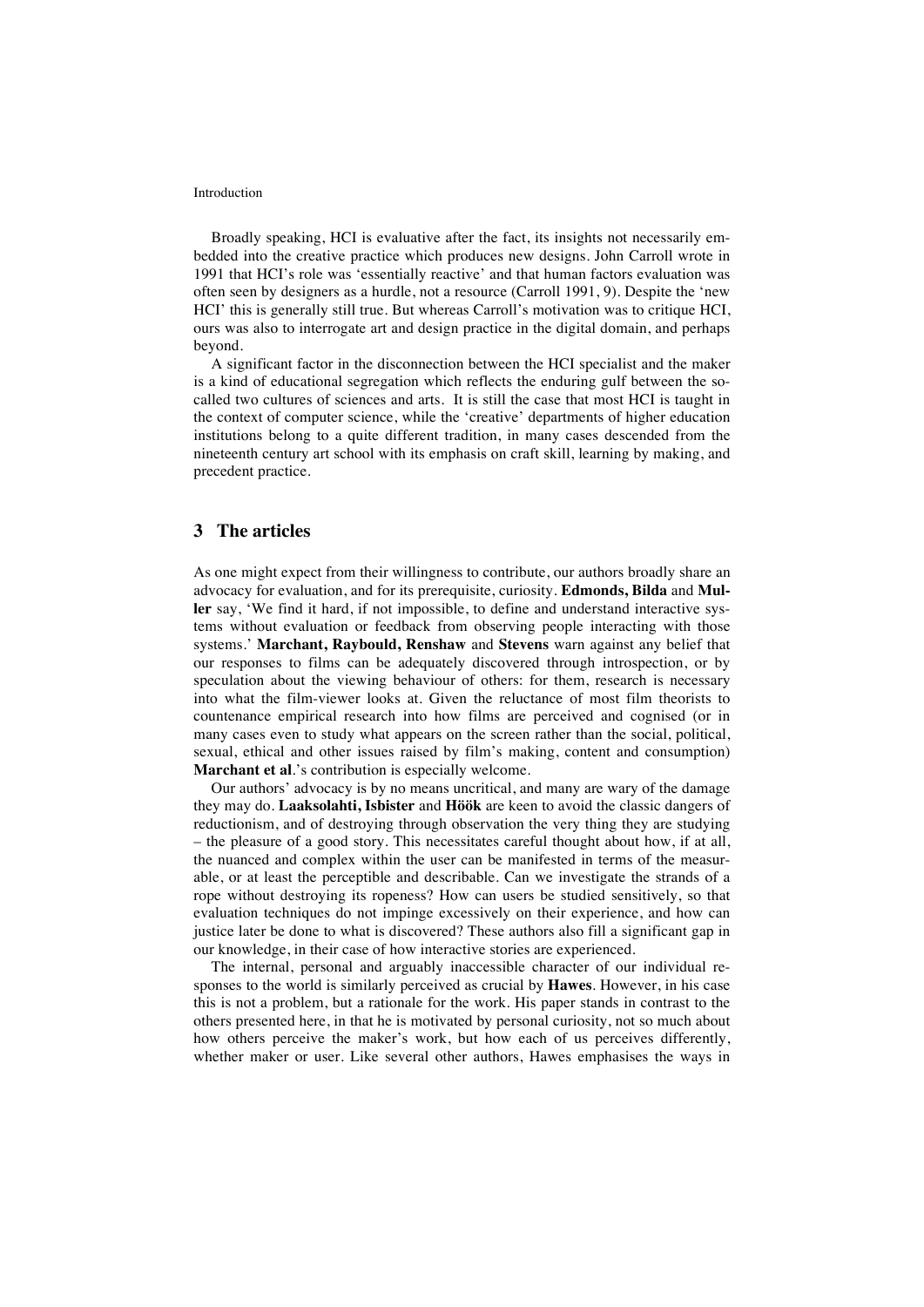which the work is not complete when it leaves the maker's hand: it is to a significant extent created by its observer. This is a commonplace of much cultural theory, but unfortunately in that sphere its corollary is seldom examined: but as **Hohl** succinctly puts it, if the audience makes the work, surely we need techniques which allow the artist or designer to *discover* what work the user has made.

**Edmonds et al.** also subscribe to the notion (citing Dewey) that "the creative process does not end when the artist 'completes' the work." With a strong awareness of the long-term antecedents of their own investigations, they note how much of our interest in the incompleteness and openness of the work, which in many cases is now 'completed' through interactivity, belongs to a cultural thread running through much of the past century's creative practice. In this sense, art practice is a paradigm of interactivity in other forms. For example, it is partly to art practice that these authors trace an issue which interests several others: whereas interactivity might once have been considered in terms of a simple user-machine, action-reaction model, we now see how it involves long-term changes in each part of the system: the actions of the machine produce long-term change in the user, and, increasingly, what the user does produces long-term changes in the behaviour of the machine. The creative maker may therefore attempt to craft an experience that extends beyond any given user-machine transaction – but this raises new problems of evaluation. **Springett**, perhaps the most sceptical of our authors in relation to what can, and cannot, be captured from the user's internal experience, is particularly concerned with the difficulties of these emergent user reactions. Significantly, he is concerned with instrumental, functional systems such as those of e-banking, making a clear case that the difficulties which arise for evaluation here are quite as profound as those in more obviously 'art-like' systems, now that the agenda for human computer interaction includes long-term experience as much as the completion of tasks. He delivers salutary warnings on the difficulties of operationalising the intangible, such as for example capturing a user's sense of trust or mistrust – qualities that the user is not easily able to identify, specify or attribute causes for within the system.

## **4 Important themes**

The six articles draw out a range of important issues which I have classified under the themes of *who? what?* and *how?*

## **4.1 Who?**

Evaluation which does not benefit the work by informing the maker is of minimal interest. But if evaluation is to inform creative practice, who should do it? Are both the creative and the evaluative elements carried out by a single multi-skilled individual, or is collaboration the answer? If the latter, what are the roles of the collaborators, and what are their respective motivations? Given their triple-faceted authorship, **Edmonds et al.** have particular insights to offer: in their case, artist, curator and evaluator each have contributions to make, and new, but different, knowledge to gain. The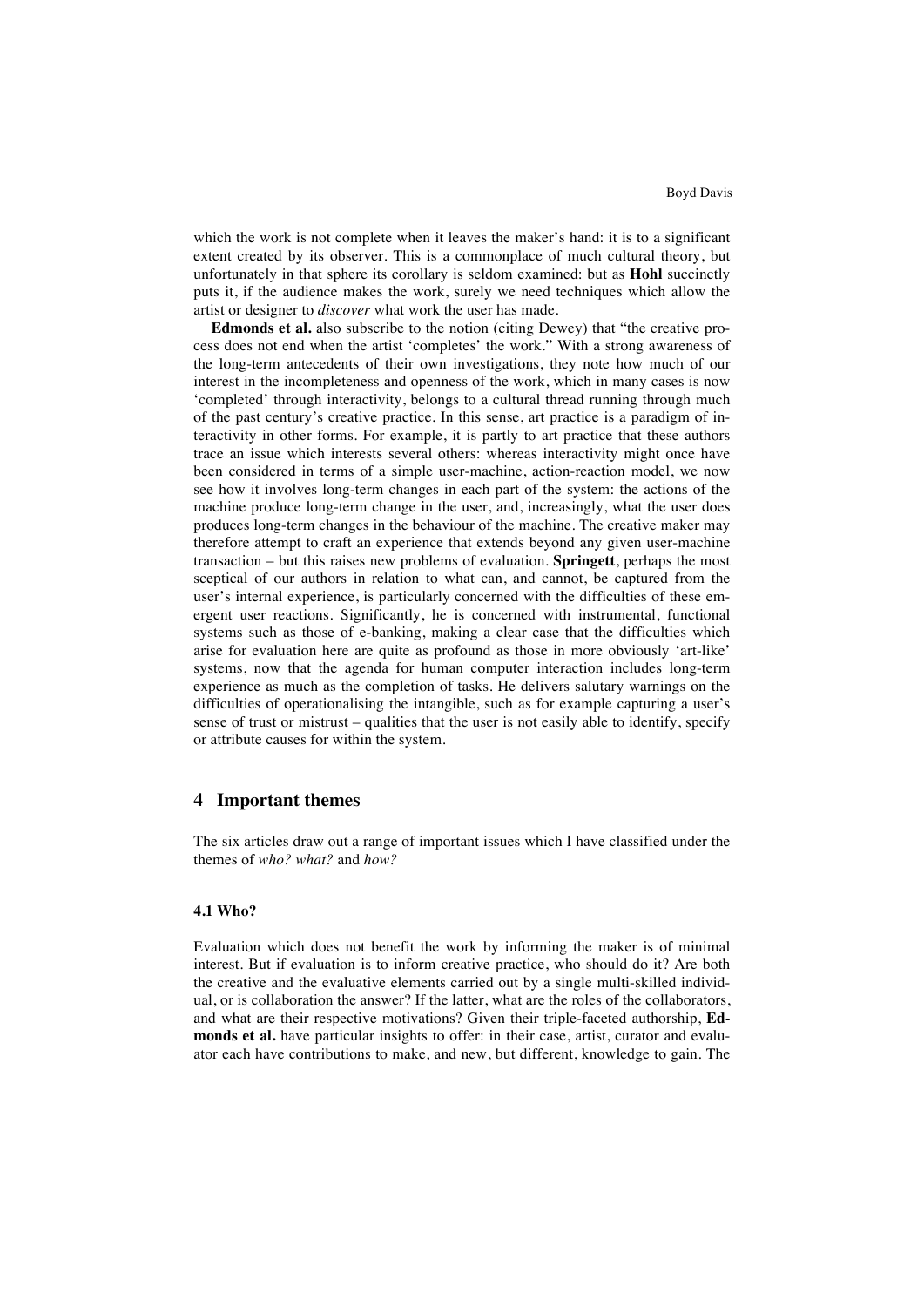increased use of interactivity, iteratively tested in a public environment, alters not only what is done by the collaborating individuals but also the relations between them. The need for communication and comprehension between maker and evaluator is acute. For **Edmonds et al.** the role of the contemporary curator has evolved towards a position as facilitator of situations, and as a mediator between artists, artworks and audiences.

What equips someone to evaluate interactive systems? Statistical tools for example may not be congenial to the artist, designer or media practitioner. Similarly **Edmonds et al.** note that cognitive models of audience engagement, whilst useful, are not normally the key concern of the artist. **Springett**'s plea for triangulation – the use of multiple evaluation methods to create a rich picture of interaction – also has implications in terms of expertise. In terms of who *benefits* from evaluation, **Hawes** is motivated as much by a desire to present what he has discovered about perception to sceptical fellow artists (as a foundation for a philosophical position), as by the production or discovery of an aesthetic response in the viewer.

If there are issues of expertise for the artist, designer, maker who is out in the world, these also arise within an academic context. An increasing number of universities offer practice-led PhDs. Can such a qualification be awarded without the student evaluating what has been made? What forms of evaluation are acceptable, or unacceptable?

### **4.2 What?**

What knowledge should our evaluations produce? What are we studying? What are we trying to discover? And what are the outputs: in what form should new knowledge be represented?

# **4.2.1 What are we studying?**

In **Laaksolahti et al.**'s account of responses to interactive stories, what we are studying may be the artefact/process as perceived by the subject (eg. what happens in the story), the underlying qualities of the artefact/process (eg. the apparent mood of the participants or character of the situations in the story), the subject's own reactions (as monitored by themselves), and at any time it may not be immediately obvious which of these the user is presenting to the evaluator. There is a commitment among our authors to respecting the subtlety, the complexity, the intangibility, the situatedness and the long-term nature of many user responses. For **Edmonds et al**, 'it may be said that if an artwork can only allow one reading and can only work at one level then it cannot be very interesting.' **Hohl** describes his several – perhaps divergent, perhaps competing – objectives for the system he designed, and his approach to teasing out such conflicts in his evaluation methods. For **Laaksolahti et al.**, it is emotion, and other less-easily captured modes of response, which are the problem and the fascination. And **Springett** points out that the intangible need not always be identified with the emotional – it may be as difficult to discover, or find the causes for, an intellectual change as for an emotional one. Coming from a background in mainstream HCI, he emphasises the substantial gulf between the sensitive work which is being undertaken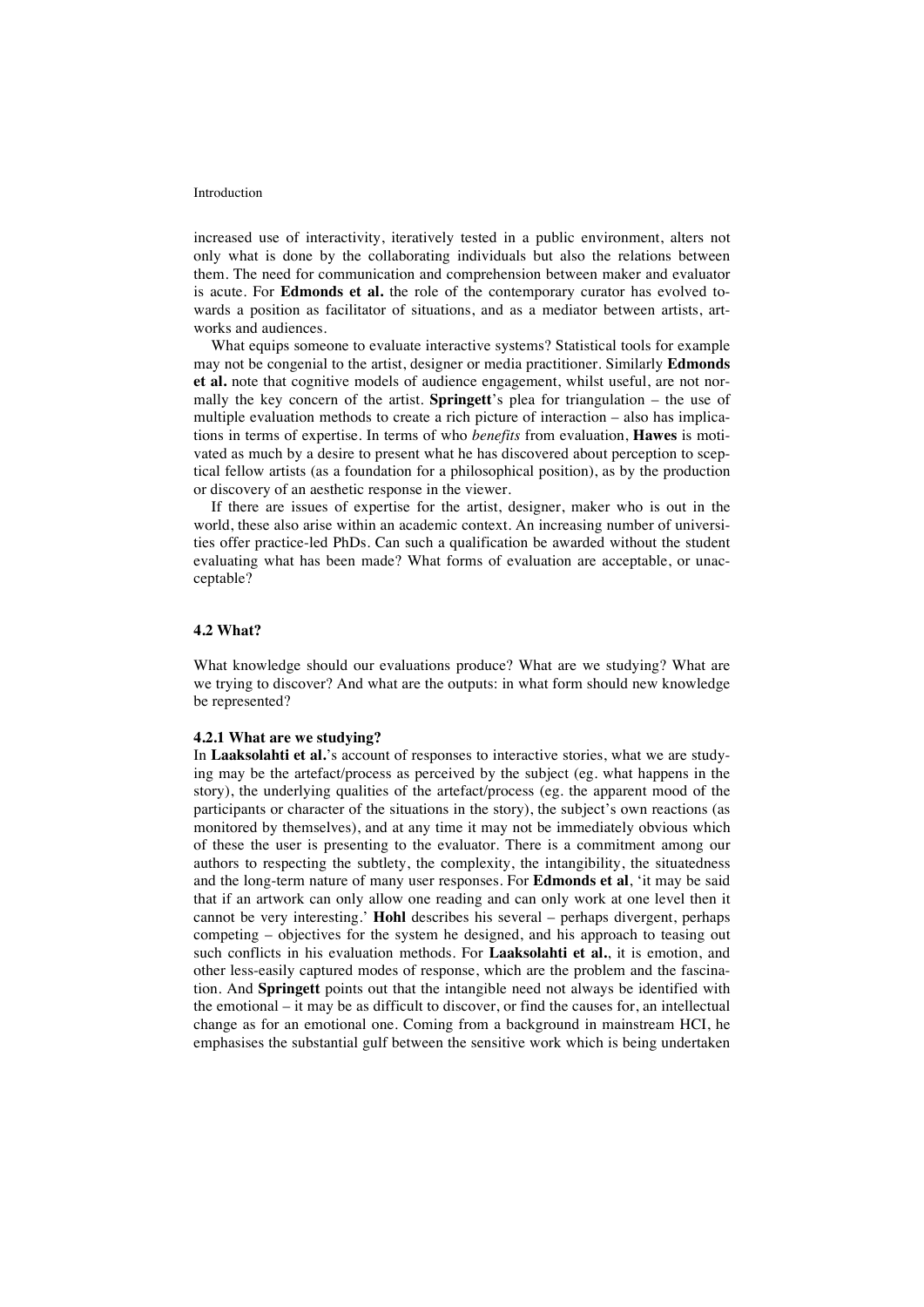Boyd Davis

in evaluating responses to arts and media experiences and the crudity of techniques still generally used to assess attitudes and responses to more functional systems.

#### **4.2.2 What are we making?**

What are we trying to make? What are the most legitimate, and the most useful, forms of output from evaluative research: description, analysis, model-building (such as **Edmonds et al.**'s *design cognition models* or **Laaksolahti et al.**'s *patterns of interaction*), measurement, critique, contextualisation, assigning *value*? I have noted **Springett**'s advocacy of triangulated multiple methods, while **Laaksolahti et al.**, argue for a form of 'thick description' – a term modelled on Appiah's (1993) argument for 'thick translation' which, rather than being a bare conversion of the words of one language to another, is accompanied by historical and cultural explanation. **Marchant et al.** offer multiple forms of output: post-processed versions of a feature film recording patterns of viewing in graphic forms; stills and moving images with heatmaps; charts and graphs; number. Frustrated at the level of detail provided by turnkey analysis software, they chose to probe the underlying data. As forms of output, charts and graphs are seen by some makers as profoundly 'other' – the product of an alien scientific culture. But from an eighteenth-century point of view (when our current forms of data visualisation began to be invented by pioneers such as Priestley and Playfair), such statistical representations are also things of beauty in themselves. In this light, the line of a moving average traced through a dense scatter-plot has an equal right to be considered aesthetically as the film whose viewing it represents. Again, **Hawes** turns this difficulty on its head, fine-tuning the material of his art in order to maximise its yield in terms of varied eye-tracker scan-paths. The 'scientific' imagery *is* the artwork.

Lingering for a moment on the apparently special character of art, it is worth noting **Edmonds et al.**'s point that 'evaluation techniques can help an artist to emphasise, rather than "smooth over", difficult aspects of an experience.' While it is certainly true that we will not generally want our e-banking system or our flight-deck controls to make tasks routinely more difficult, we must acknowledge that in the world of interactive media, even beyond art practice, there is an increasing need for wellcrafted difficulty, whether in an interactive story, a video-game, an intriguing piece of advertising or any of the many systems designed to support education and training. It would be a great mistake therefore if the detection of the user's perplexity or incapacity were considered always a prelude to removing those obstacles. Evaluative investigation may allow the better *construction* of difficulty, rather than its elimination.

#### **4.3 How?**

How can we operationalize our inquiry: what methods can be used to collect and understand the required information? In one sense, thinking of newly available technologies, we could say: eye-trackers, digital recorders, two-way mirrors, physical correlates for feelings, many other physical and technological devices. But, even if dependent on a technical context, more profoundly, what are our research methods?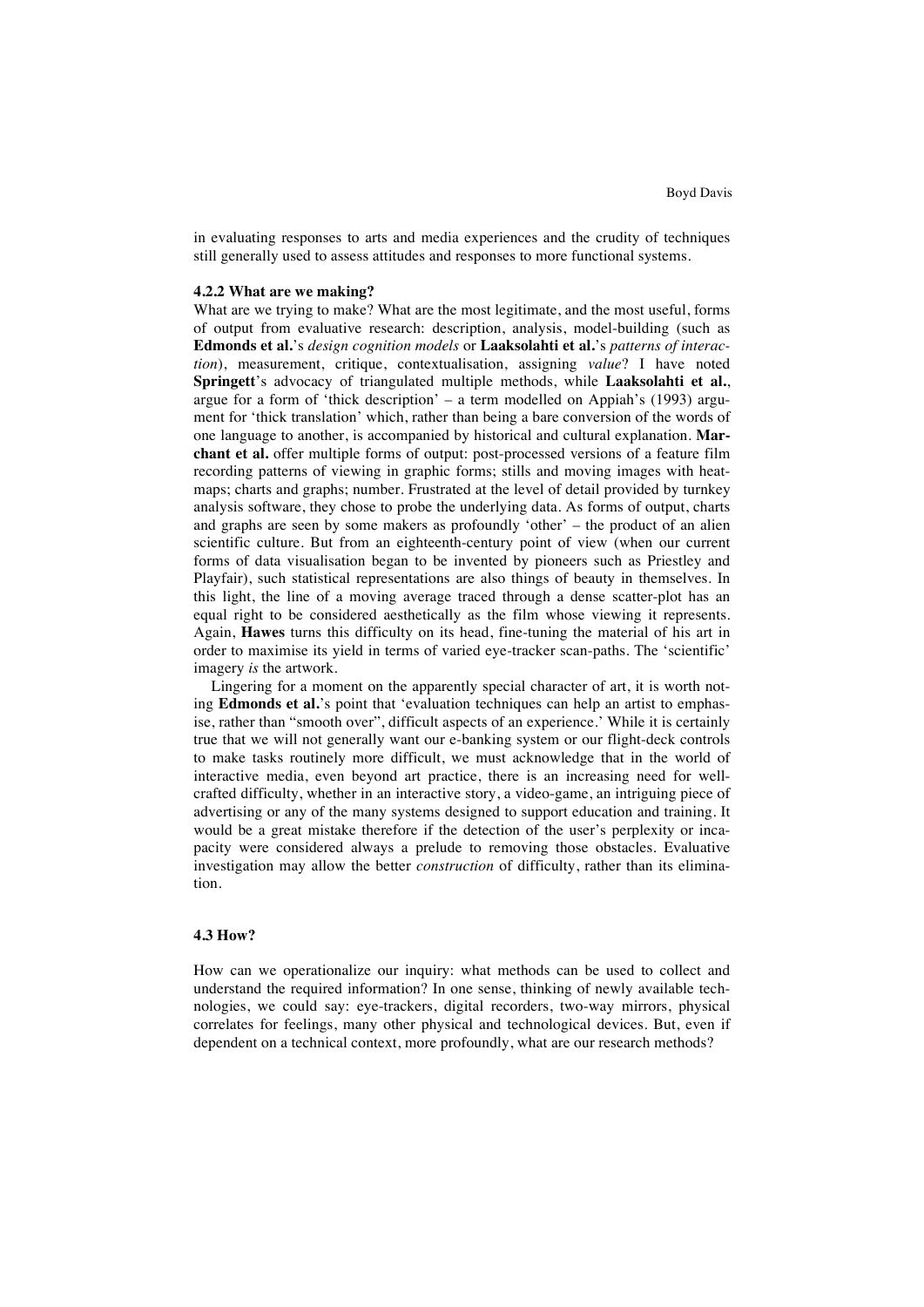#### **4.3.1 Accounting for Context**

Most of our authors agree on the importance of contextual setting, even when their techniques oblige them to use a partly abstractive, laboratory-based approach. This requires revisiting a fundamental tension in (scientific) investigation – the usefulness and the dangers of investigating and measuring something out of context – the choice between laboratory and fieldwork to exploit the advantages of each.

# **4.3.2 Layered evaluation**

A practice of particular interest is *layered evaluation*, in which users are given an opportunity to reflect on and analyse their own responses which have been recorded in some other form. Several articles deal with such an approach. **Laaksolahti et al.** review with users the video-recordings and other representations of those same users' transactions with their distinctive Sensual Evaluation Instrument, using the non-verbal transactions as a source of data for the designer, *and* as a stimulus for discussion with the user. **Edmonds et al.** use *video-cued recall*, in which a video recording of an encounter between a member of the audience and the work is subsequently played back to that person, while the user comments on what they were thinking, attempting or feeling during the experience. **Hawes**' work is inherently recursive, with users looking at images representing their own looking. In **Marchant et al.**'s work too, visualised patterns of viewing allow the user to examine and reflect upon their own viewing experience of the film and compare it with that of up to seven other participants. This is a form of second-order cybernetics which in some cases both creates new works and allows deeper, richer forms of evaluation.

### **4.3.3 Representation and language**

There is a scepticism among our authors about representation in all its forms, especially self-representation by users. Just interviewing witnesses will not do. In our case, this is not to imply in users a desire to deceive, but simply to acknowledge their difficulties in representing elusive experience, whether at the time (reactivity effects, distraction and other problems) or retrospectively (post-hoc rationalisation, inadequate recall).

Concerns of several authors crystallise around the need for *openness*, so for example **Laaksolahti et al.** avoid using a pre-formed coding scheme, allowing the attribution of meaning to be created on the fly by the subject. What problems of private language does this raise, and how can these be overcome? Similarly **Hohl** on grounded theory: 'the process of coding is open and the themes emerge from the data itself.' A particular value here lies in assessing how far users' models, described in users' own terms, turn out to differ from the maker's model. The *experience workshops* of **Edmonds et al.** are similarly designed to uncover the gaps and connections between the maker's ideal and the audience's real experience of the work.

#### **4.3.4 The nature of the beast**

'The quasi-scientific hunting down towards a "proof" is a flawed mission … a different philosophy is required,' says **Springett**. The work of the researchers gathered here presents a range and mix of methods. Some are numeric, while for other authors their chosen methods, in **Hohl**'s words, 'allowed us to get a deeper insight into our visitors' experiences than we could have achieved with a quantitative method.' While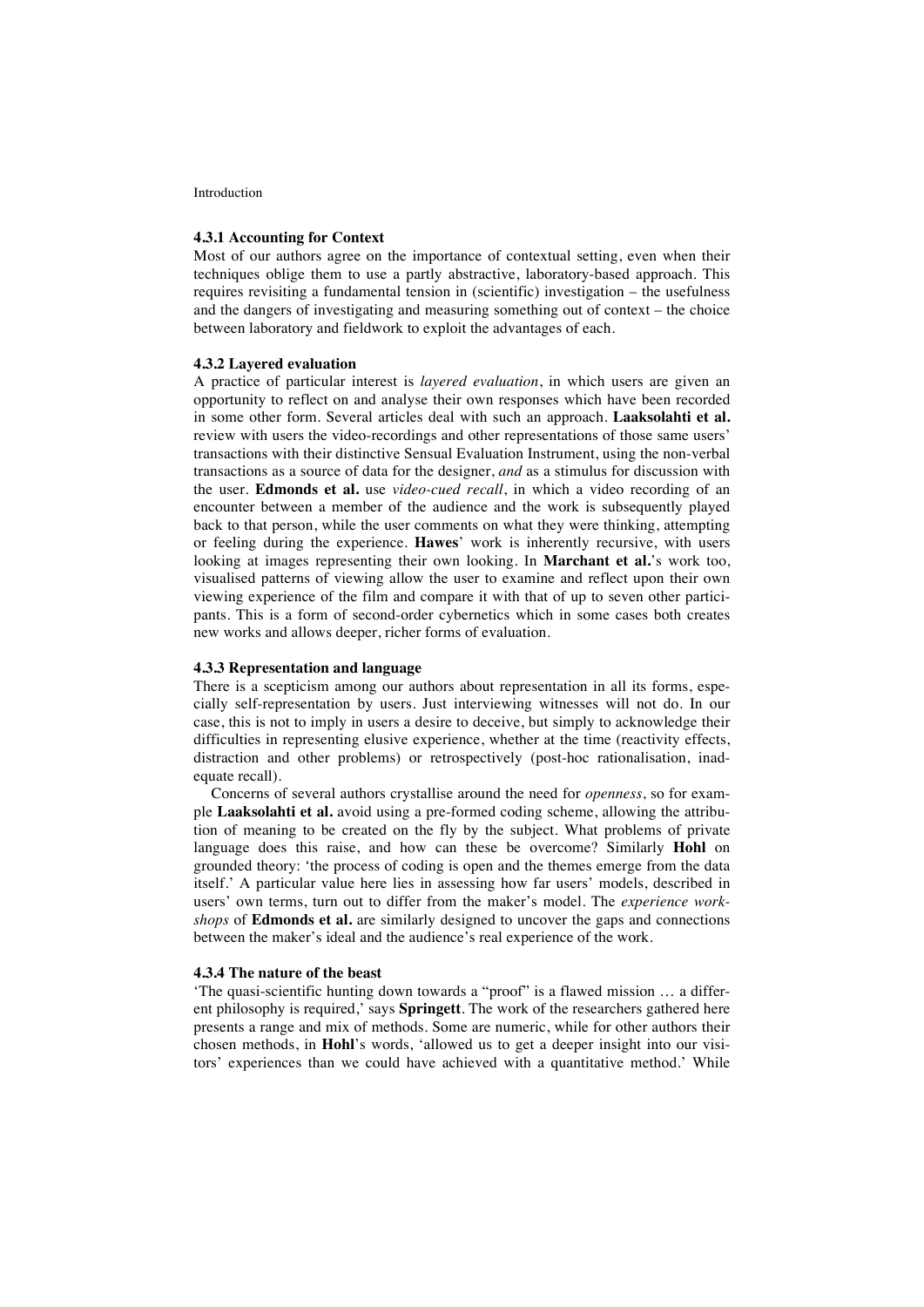large-scale studies and statistical methods are of undoubted value, the question must arise, 'of value to whom?' When the primary motivation is to gain insights, through evaluation with users, to feed back into the creative practice of the maker, the collective opinion of our authors – if there is one – generally favours the deep, multilayered, probing and richly textured account yielded by detailed inquiry and small case studies. While these will not always yield findings which can be defended statistically, they seem likely to be highly productive in attempting to complete the circle of the creative process.

In closing, I paraphrase a question from one of our authors – a question which can be taken as rhetorical or not, depending on the reader's preference. *What can we lose by knowing how the audience perceives our work?*

## **Acknowledgements**

I am grateful to three Societies – the British Computer Arts Society, its specialist group the Computer Arts Society, and the Design Research Society – for supporting the symposium that led to this Special Issue.

Two consecutive peer review processes led to the selection of the articles. I record my appreciation and thanks for the conscientious and supportive work undertaken by the international review panel: Prof. Richard Andrews (Institute of Education, University of London), Paul Brown (Visiting Professor, Centre for Computational Neuroscience and Robotics, University of Sussex), Prof. Jon Dovey (Professor of Screen Media, School of Creative Arts, University of the West of England), Prof. Ernest Edmonds (Director, Creativity and Cognition Studios, University of Technology, Sydney), Dr. Tony Faiola (Director, Media Informatics and Human-Computer Interaction, School of Informatics, Indiana University), Prof. William Gaver (Professor of Design, Goldsmiths, University of London), Dr. Jon Hindmarsh (Work, Interaction and Technology Group, King's College London), Prof. Kristina Höök (Department of Computer and Systems Science, Stockholm University), Dr. Nye Parry (Composer and sonic artist, Lansdown Centre, Middlesex University), Dr. Jennifer Sheridan (Research Officer, London Knowledge Lab), Jon Sykes (Co-founder, e-Motion Lab, Glasgow Caledonian University), and Dr. Karel van der Waarde (Information Design Consultant and AKV/St. Joost, Avans University, Breda, The Netherlands).

Finally I thank Ralf Nuhn, Research Fellow at the Lansdown Centre for Electronic Arts, for his invaluable help in preparing these articles for publication.

# **References**

**Appiah**, K.A. (1993). Thick translation. *Callaloo 16* (4) (Autumn, 1993). Olaniyan, T. (ed.) Special issue *On "Post-Colonial Discourse."* 808-819.

**Carroll**, J.M. (1991). The Kittle House manifesto. In: Carroll, J.M. (ed.) *Designing interaction: psychology at the human-computer interface.* Cambridge University Press. 1-16.

**Richards**, I.A. (1928). *Principles of literary criticism*. Routledge and Kegan Paul, London.